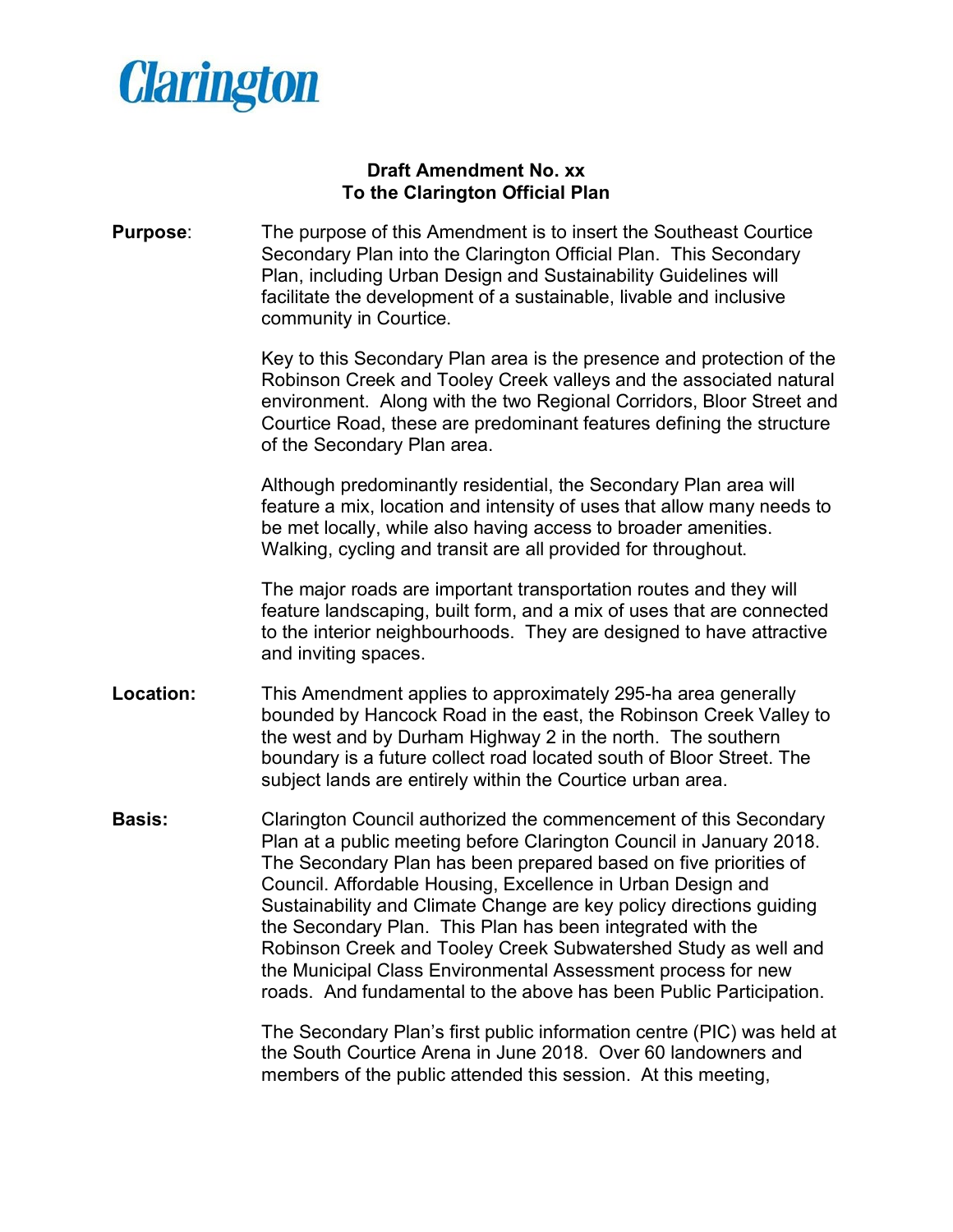attendees were introduced to the Secondary Plan planning and design process.

Background reports were prepared as part of the Secondary Plan process. The background reports below highlighted key challenges and opportunities for Southeast Courtice and provided direction to the Secondary Plan. The list of reports is as follows:

- Technical Summary Report
- Planning Background
- Affordable Housing Analysis
- Commercial Needs Assessment
- Transportation Report
- Functional Servicing Background Report
- Landscape Analysis
- Agricultural Impact Assessment
- Archaeological Assessment
- Built Heritage and Cultural Heritage Landscape Screening
- Natural Resources Background Analysis, SWS Integration
- Sustainability & Green Principles

Prior to the second PIC, all landowners in the Study area were invited to an information session. This included a presentation of existing land use policy and best practices in neighbourhood design. This was followed by a presentation of three land use options for the Area. The priorities for all three options included environmental protection, an active transportation network and diverse housing mix, however each option explored a unique development objective. This same information was then presented to the public at the second PIC. Approximately 120 people attended these two sessions.

Public and landowner input was received through an online community building tool, surveys, comment forms and roundtable discussions. The Steering Committee's input has also provided direction.

The Southeast Courtice Secondary Plan and the Urban Design and Sustainability Guidelines have been created based upon the study team's analysis and the public consultation process described above.

## **Actual Amendment:**

Unless otherwise indicated, in the Amendment, newly added text is shown with underlining, and deleted text is shown with a strikethrough.